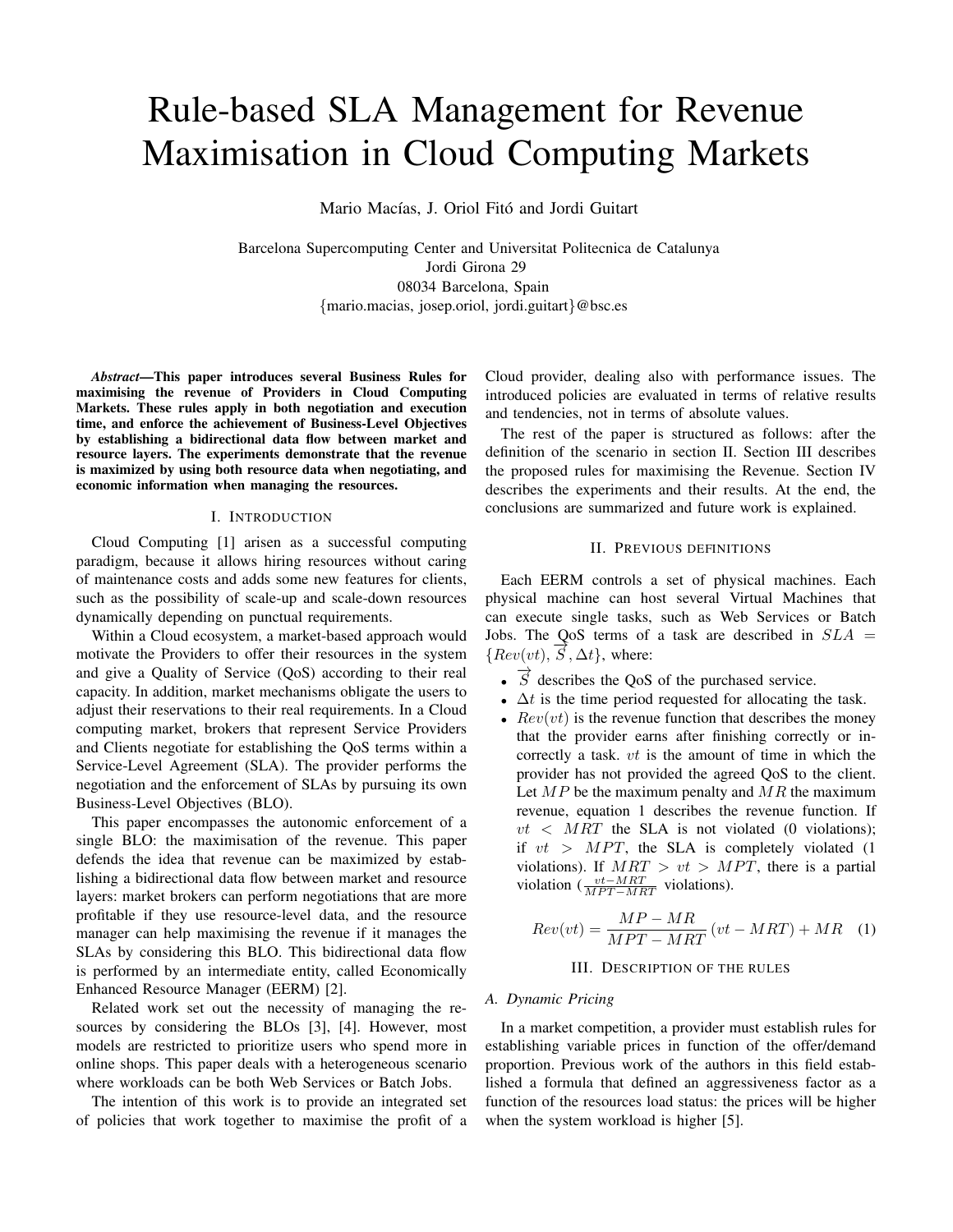$$
u_{rv}(\overrightarrow{S}) = 0.5 + \frac{\sin\left(\frac{\pi}{2}\left(2u_p(\overrightarrow{S}) + \left(1 - a(\Delta t)^{15}\right)\right)\right)}{2}
$$
 (2)

Each of the components of the equation 2 is thoroughly explained in the previous work [5].  $a(\Delta t)$  is calculated differently in this paper: instead of using current system data, the EERM uses future predictions about the resources load. Let  $C_{used}(t)$  be a function that predicts the usage of the currently reserved resources over time in terms of CPU; let  $C_{req}(t)$ be a constant function that represents the CPUs requested by the client in the negotiation process; let  $C_i(t)$  be a constant function that represents the number of CPUs of the physical resource *j*; Equation 3 shows how the aggressiveness factor  $a(\Delta t)$  is calculated from a set of *N* physical machines. It assumes that CPU is the bottleneck of the system, but it could be changed by other type of resource.

$$
a(\Delta t) = \frac{\sum_{j=1}^{N} \int_{t_i}^{t_f} C_{used}(t) + C_{req}(t) dt}{\sum_{j=1}^{N} \int_{t_i}^{t_f} C_i(t) dt}
$$
(3)

#### *B. Resource Overprovisioning*

If there are not enough unreserved resources at a given time, a classical RM will refuse a SLA proposal from the client. However, clients do not always use the total of resources that they have reserved, and these unused resources could be resold to other clients for increase the revenue.

Based on a prediction of the usage of resources at a given time slot  $(C_{used}(t))$ , the EERM uses the scores all the set  $j = \{1...N\}$  of physical resources as defined in equation 4. Finally, the physical resource *j* of which score is the higher positive is selected for executing the incoming task. If there are not resources with positive score, the job is rejected.

$$
score_j = 1 - \frac{\int_{t_i}^{t_f} C_{used}(t) + C_{req}(t) dt}{\int_{t_i}^{t_f} C_i(t) dt}
$$
 (4)

## *C. Selective SLA Violation*

When the provider is not able to fulfil all the SLAs that has agreed, the EERM can perform a selective violation of some SLAs for minimising the economic impact of the penalties [2]. The set of SLAs to violate is chosen according to the next process: the future profit of the provider is estimated for each possible SLA violation in the system, by adding all the revenues and penalties of all the SLAs. After all the possibilities are calculated, the resources of the SLA of which violation produces the higher gain (or the lower loss) are deallocated temporarily to leave free space for the other SLAs.

#### *D. Selective SLA Cancellation*

When the client starts a negotiation for a task that can not fit in the system due to space limitations, it is possible to cancel the tasks that are already scheduled or running in the system if the revenue of the incoming task is high enough to compensate for the penalty of the cancelled SLA.

This policy must be executed with caution, because the short-term benefit is in conflict with mid-term losses in the reputation of the provider [6]. Because this paper does not consider reputation, a cancellation policy is applied without restrictions: for each SLA of which time slot collides with the demand, and of which possible cancellation would free enough space to allocate the incoming SLA, the benefit of cancelling it is estimated by subtracting the maximum penalty of the violation to the maximum price that client could pay for the incoming task. The SLA of which cancellation reports the highest profit is marked as *cancellable* and the provider negotiates the maximum price with the client. If the provider accepts, the SLA is cancelled and the new task is allocated.

#### *E. Ranges for Quality of Service*

Different ranges of QoS entails different values for *MRT*,  $MR$ ,  $MPT$  and  $MP$  in  $Rev(vt)$ . Three ranges of QoS have been defined, from higher to lower: Gold, Silver and Bronze. Higher QoS ranges have higher values for *MR* and lower for  $MP$ , and  $MRT$  and  $MPT$  are 0. The QoS range that establishes *Rev*(*vt*) must be negotiated by client and provider. The combination of different QoS ranges and rules for selective SLA violation and cancellation lead to less violations of high-range QoS.

## *F. Tasks Reallocation*

The heterogeneous nature of Cloud Computing tasks can lead to the unbalancement of workloads in the resources pool, thus some resources can become overloaded. For avoiding this problem, the EERM migrates VMs from overloaded physical resources to the less loaded resources.

Recent studies [7] reveal that the cost of migrating web services in Cloud Computing is near zero thanks to virtualization, because creating, booting, and populating a virtual machine with data requires few seconds (negligible in tasks of which duration is from one to several hours).

## *G. Redistribution of Assigned Resources*

When calculating the allocation of plain resources in function to high-level QoS parameters, the SLA Decomposition process [8] have an associated error rate that can derive to future violations of SLAs, if the provider allocates insufficient resources, or to a waste of resources if it allocates more resources than needed.

Redistribution of resources can compensate the inaccuracy of SLA decomposition: the EERM will look for the tasks that are underutilizing their resources and, if there are enough underutilized resources, a sufficient portion of them will be unassigned from their current tasks, and assigned to the task with insufficient resources. This process is easy to implement thanks to Virtualization technology [9].

## IV. EVALUATION

## *A. Experimental Environment*

The simulations consider two types of workload: Web Services and Batch Jobs. Web Services have time slots and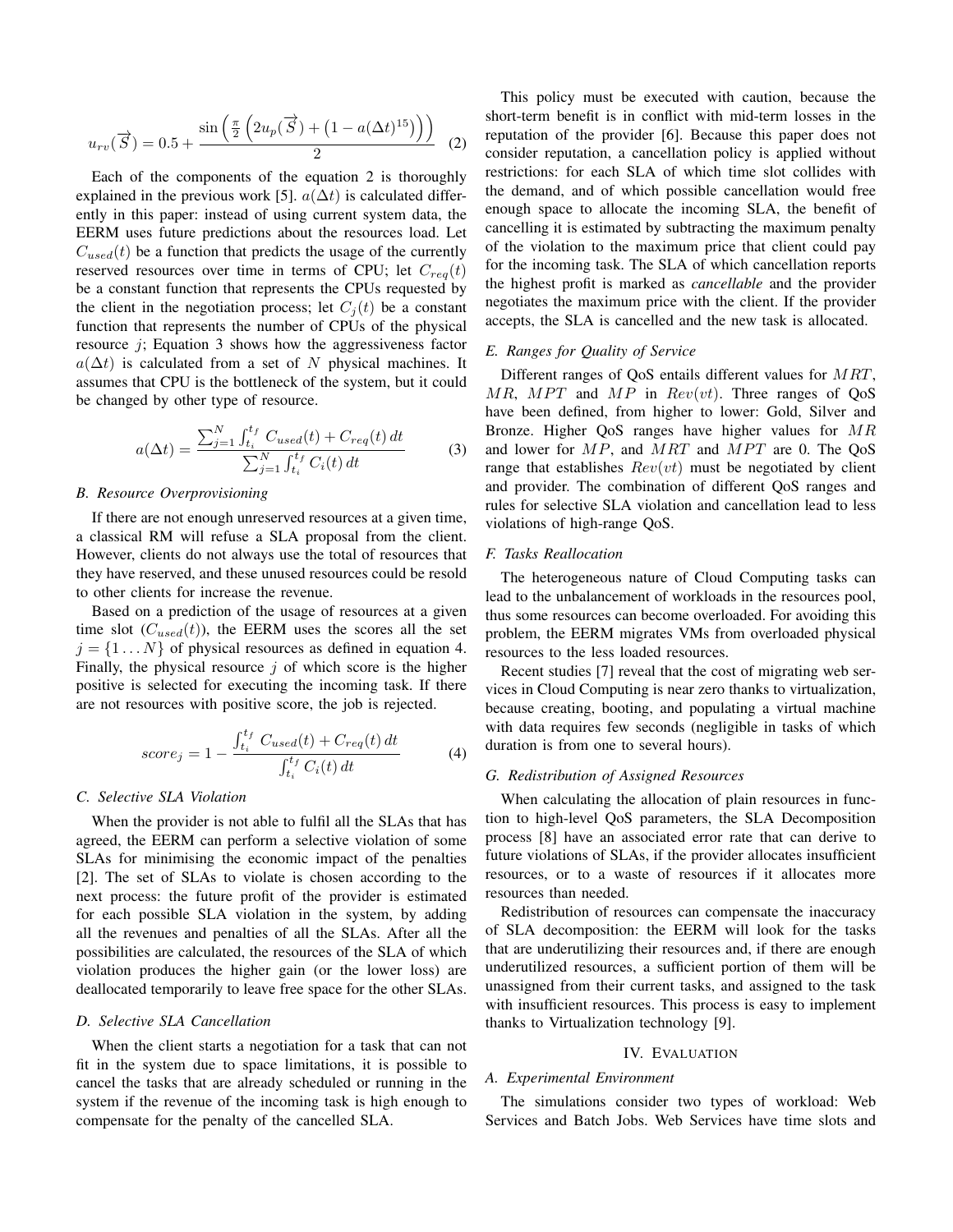

Figure 1. Comparison of revenue between dynamic and fixed pricing

the workload can vary over time. Batch Jobs have a stable CPU workload, and the time slot is variable because they do not have strict deadline requirements (they could be executed at early morning). The workload for Bath Job has a pseudorandom distribution and the workload for Web services have a variable workload distribution taken from a real Web application during one week.

To start a negotiation, the client sends a SLA proposal to the provider that specifies the time slot (fixed or variable), the required amount of resources and the QoS range. If the provider accepts the proposal, it returns the SLA by specifying the price. The client chooses the provider that, at equal QoS, offers the lower price.

For the same task in equal time and load conditions, Gold-QoS tasks have a Reservation Price for the seller 50% higher than the Bronze Reservation Price, and Silver tasks have a Reservation Price 20% higher than Bronze tasks.

## *B. Dynamic pricing*

Five providers with 12 CPUs are competing in a market of which clients send Bronze, Silver and Gold tasks at the same proportion. There is one provider that implements dynamic pricing, and four providers that offer fixed prices, which are always a fixed proportion between the Reservation Price of the Seller and the Reservation Price of the Buyer, labelled from *Static4%* to *Static16%* in function of this proportion. The experiments are repeated with different demand levels.

Figure 1 shows the revenues of all the providers in the market. Comparing fixed-pricing providers with the dynamicpricing provider, it can be seen how dynamic-pricing always gets the highest revenue in all the demand levels, because it can adapt better to all the possible scenarios.

#### *C. Resources overprovisioning*

In this experiment, two providers are competing in a Market. The first provider performs Dynamic Pricing and Overprovisioning, and the second only performs Dynamic Pricing. Both providers manage two 8-CPU servers that will host the Virtual Machines where the tasks will be executed. The experiments are repeated with several demand levels. The size of the virtual machines can vary from 1 to 4 CPUs, in function of the hour of day (1 CPU in off-peak hours, 4 CPU in peak hours).



Figure 2. Comparison of revenue and SLA violations with and without Resource Overprovisioning



Figure 3. Providers with selective SLA violation maximize their benefit

The predictor component that calculates  $C_{used}(t)$  has an error rate of 10%. According to current research, it is a reasonable rate [8].

Figure 2 shows how the revenue of a provider does not grow linearly in function of the demand, because the resources are finite. However, a provider with overprovisioning can allocate more tasks and its benefit is higher. The drawback of resource overprovisioning is that some SLAs are violated, although the number of violations represent the *∼* 1% of the total.

Extended experiments in related work demonstrate that the scoring function of Equation 4 indirectly allocates tasks with variable time requirements in slots with low demand [10].

## *D. Combining Ranges for Quality of Service and Selective SLA Violation*

Two providers with 8 CPUs are competing in a market. Both perform Dynamic Pricing and Overprovisioning, but only one implements Selective SLA Violation. The experiments are repeated with a variable number of clients that demand different ranges of QoS (Gold, Silver, and Bronze).

Figure 3 shows how the provider that implements Selective SLA Violation earns between 5-10% more money than the other provider. The number of violations is *∼*90% lesser with Selective SLA Violation, because the EERM focuses the violations in those SLAs of which *vt < MRT*.

The difference between the QoS ranges is how *MRT*, *MR*, *MP T* and *MP* are located. The experiments of this paper use the next values:  $MRT(Bronze, Silver, Gold) = (15\%, 5\%, 3\%),$  $MPT(Bronze, Silver, Gold) = (75\%, 50\%, 30\%)$  and  $MP(Brone, Silver, Gold) = (MR, 2MR, 3MR)$ . These values are arbitrary, but they allow to show that Gold clients are less allowed to have violations than Silver, and Silver less than Bronze, high QoS ranges are economically less